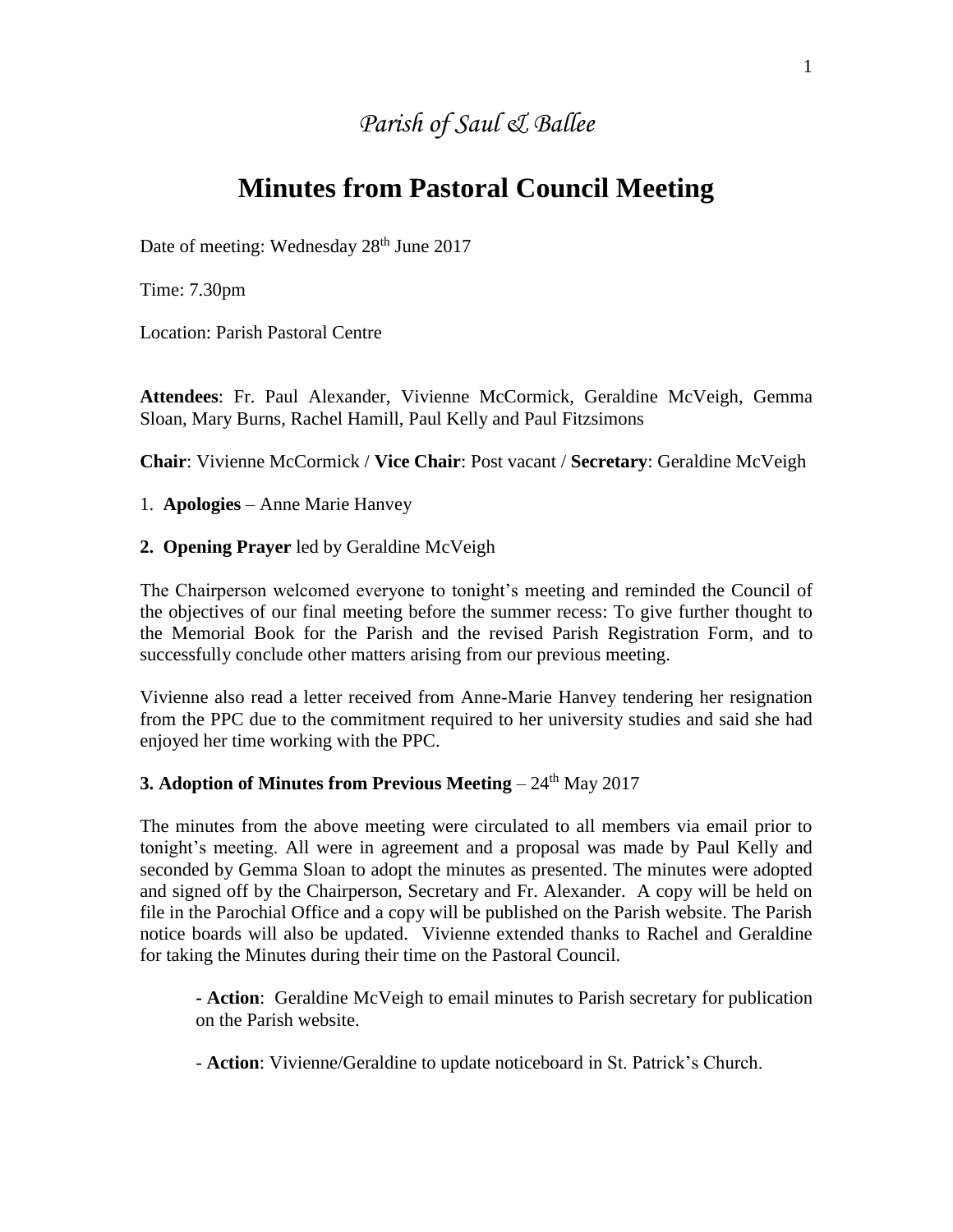#### **4. Matters Arising**

#### **Parish Services: Baptisms, Weddings, Funerals**

The new conditions for Parish Services came into effect on  $1<sup>st</sup>$  June 2017. Information leaflets giving full details were available at the back of the Church and Fr Alexander spoke about the matter from the altar.

The Cemetery Policy has been updated and sent to Amanda. The Parish has no other land suitable for a graveyard but spaces may become available in Cemetery A.

**- Action:** No further action required

#### **Memorial Book for the Parish**

It had already been agreed to have a computer based book commencing from  $1<sup>st</sup>$  January 2017 and that this could be compiled from the parish burial records and could be added to as necessary. It was agreed that the cost of reprinting pages to include historical names would justify a charge of £2 per name. It was felt a Memorial Book would not affect the River of Roses. The name of the deceased, the townland and the date of death would be included. We need to consider how we get historical names – it was thought this could be done through a notice in the bulletin. The Memorial Book will include priests who are buried in the Parish cemeteries.

**- Action**: Memorial Book to be compiled from parish burial records

#### **Parish Newsletter**

The June Newsletter went out the weekend of  $11/12<sup>th</sup>$  June and Vivienne is working on the September issue. We could put in an article about the Memorial Book.

**- Action**: Vivienne to work on September Newsletter

#### **Saul Sunday**

Saul Sunday took place on  $11<sup>th</sup>$  June and had a good turnout with about 150 attending, Fr McGrady spoke very well. We might have to look at the date for future years as it conflicts with the Annual Diocesan Pilgrimage to Knock. We may need to change to the third Sunday in June to enable the Bishop to attend. We will consider this and get ideas and go to the Bishop and see what he would say.

**Action**: To go in diary for consideration

#### **Parish Registration Form**

The revised Parish Registration Form was discussed. Anyone registered with the Parish is entitled to have a wedding, funeral etc in the Parish. There was lengthy discussion as to who is entitled to register as a parishioner. It was suggested we need to include a column for relationship to the person completing the form and we need to consider how to do a Parish census – this would need careful consideration. Fr Alexander and Vivienne will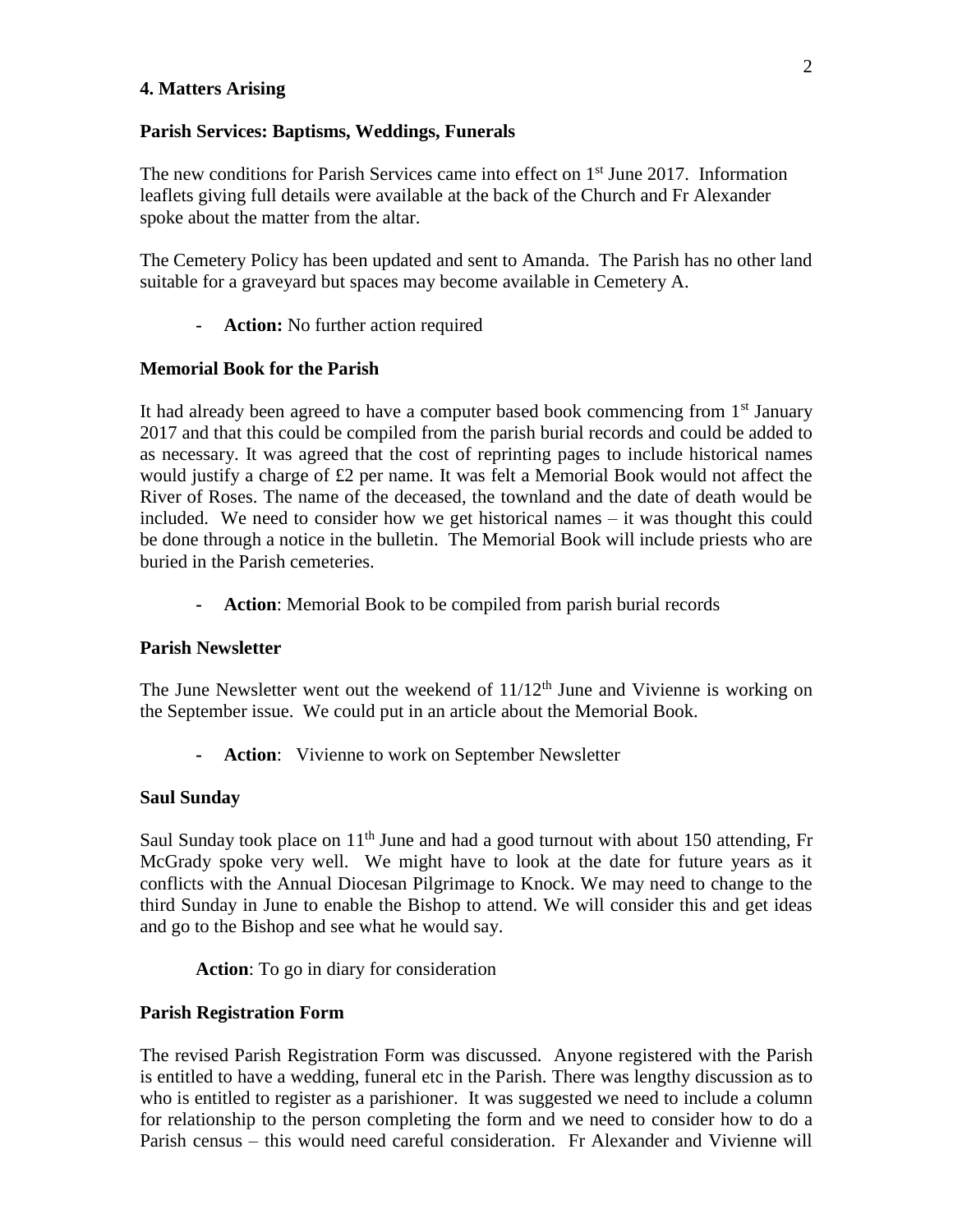try to get an opportunity to discuss this further over the summer. It would be helpful if new people to the Parish were to come and introduce themselves and get involved.

**- Action**: Fr Alexander and Vivienne to consider further over the summer.

## **Mid-Summer Evening Event**

The mid-summer evening event on  $21<sup>st</sup>$  June went ahead and a presentation was made to Fr Alan.

**- Action**: No further action required

## **Saturday Morning Mass of Reparation**

People have responded well to the Saturday morning Mass. Attendance is keeping up and there are about 20 people attending.

**- Action**: No further action required

## **5. Any Other Business**

## **World Meeting of Families**

The McLaughlin family is taking on work in the Parish for the World Meeting of Families.

**- Action**: No action required

## **New Bishop of Raphoe**

Fr Alan McGuckian is now the new Bishop of Raphoe and Fr Alexander said he is a great loss to the Diocese of Down & Connor and wished him well in his new role.

**- Action**: No further action required

## **Parish Buildings**

Reports have been done on the Parish buildings, they are old buildings and some are going to need a lot of work. There is damp in the front of the Parochial House. The front of the house and the windows will be done first and then raise the funds to do another bit. The wiring in Carlin needs tested and Ballycruttle needs painted.

**- Action**: Fr Alexander will keep the Council updated

## **Pastoral Communities Forum**

A meeting of the Pastoral Communities Forum was held on  $6<sup>th</sup>$  June and six of the ten parishes in the area were represented. This was attended by Fr Alexander and Vivienne. The next meeting is scheduled for  $26<sup>th</sup>$  September and those attending have been asked to